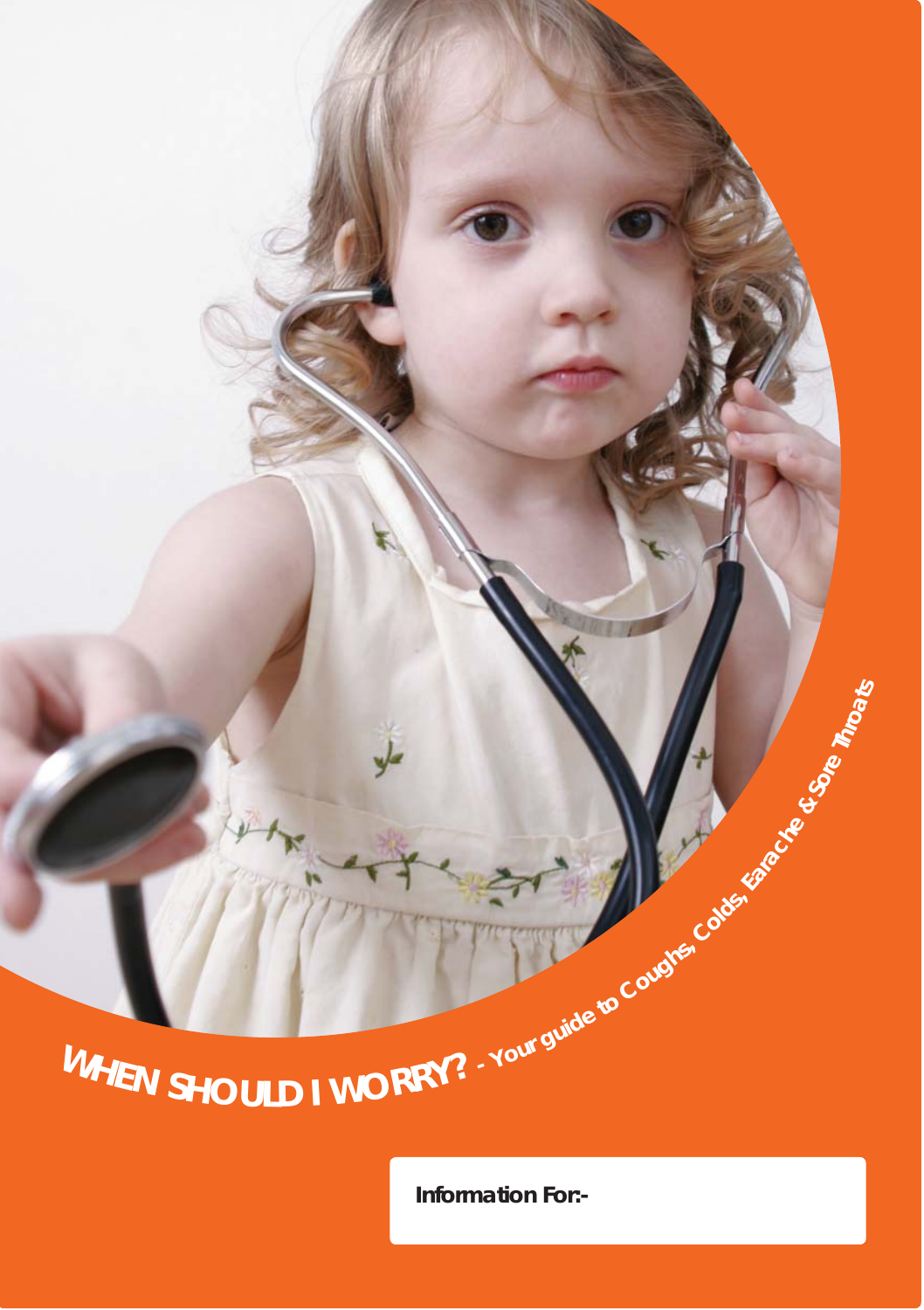# **Who is this booklet for?**

*"..She woke in the middle of the night with a fever, vomiting, and a terrible cough. It was really quite scary .."*

Having an ill child can be a very scary experience for parents. If you understand more about the illness it can help you to feel more in control. This booklet is for parents (and older children) and deals with common infections in children who are normally healthy. It is not meant for children who have ongoing health problems such as asthma, heart, or kidney problems. **You should not rely**  on the advice in this leaflet for children who are less than 6 months old. Babies younger than this can respond differently to infections.

## *What is it that you are most worried about?*

If you are seeing your GP or nurse, it is important to tell them what it is you are most worried about.

# *What are you expecting from the consultation?*

When you consult with a doctor or nurse, it is a good idea to think about what you are expecting. If you have any ideas about what you would like done, you should tell the doctor or nurse. This will allow them to try and deal with the things that you are expecting.

#### **Fever (Raised Body Temperature)**

- Fever is a normal response that may even help to fight infections.
- Fever does not harm your child. Bringing temperature down does not seem to prevent fits (see next page).
- Children with a high temperature (40 C or more) are more likely to have a more serious infection (though most will not). Look at page 7 to see other signs of more serious infections.

#### **What can you do about it?**

To make your child more comfortable, you may want to try and lower their temperature by giving them Paracetamol and / or Ibuprofen (see also page 6). Take off outer clothing (do not wrap your child up if they have a fever). Sponging a child with water can sometimes make matters worse by upsetting a child or making them shiver (which can raise their temperature more). However, as long as it does not upset your child, bathing/sponging with luke warm water may help a little.

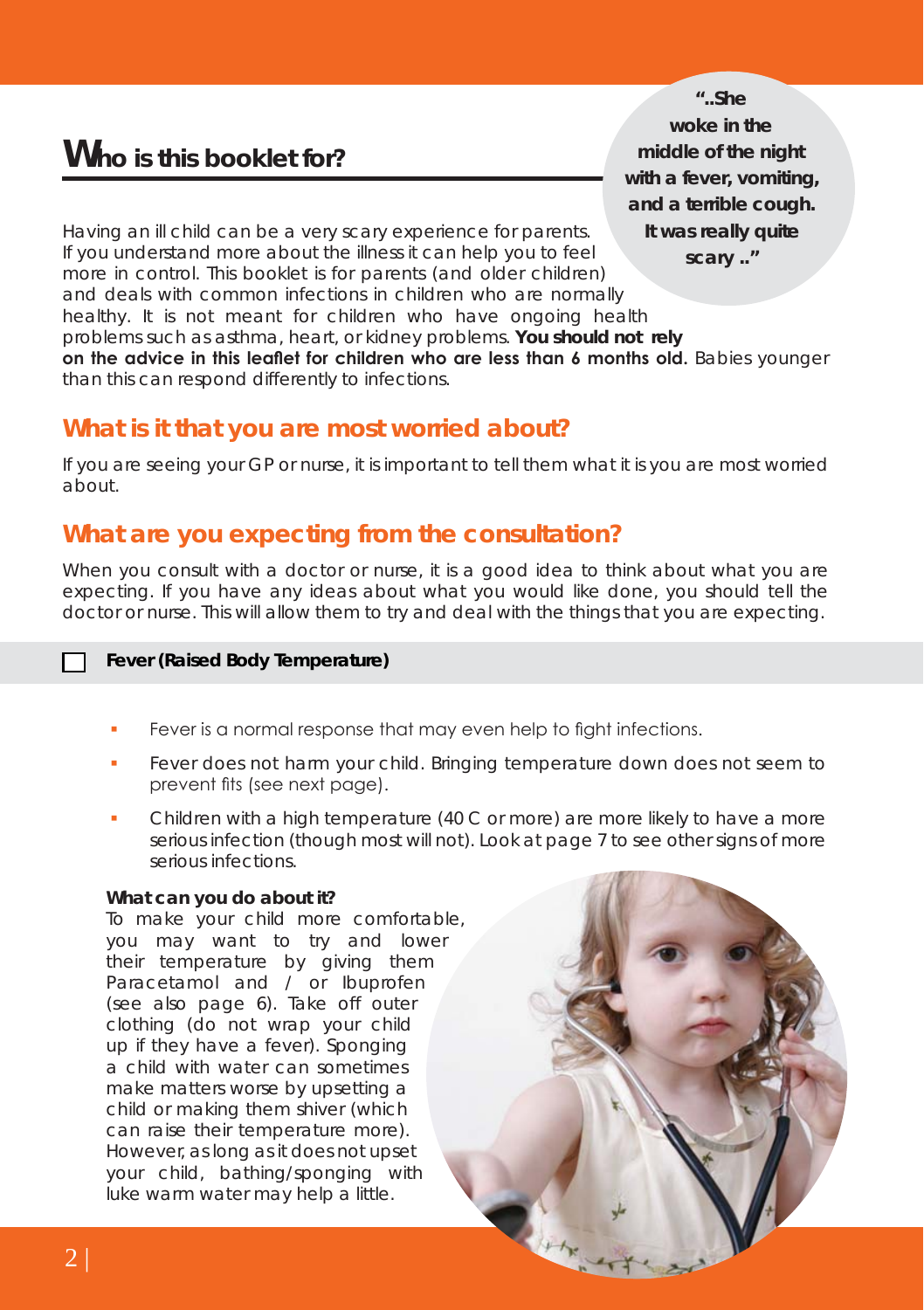#### **Temperature Fits (Febrile Seizures)**

- Young children can sometimes have a fit as a result of having a temperature. It can be very scary if your child has a seizure, but it is usually not serious. Treating fever with paracetamol or ibuprofen does not prevent fits.
- If your child has a fit try to stay calm. Most of these fits will not cause your child any harm and will last less than 5 minutes.
- Unless your child has had previous febrile seizures and you are familiar with what to do, it is best to dial 999 immediately for an ambulance.
- It is a good idea to make sure a child who is having a fit is away from things they may hurt themselves on, and to roll them on their side (recovery position).

#### **Cough/Chesty Cough**

- When young children catch a cold they often develop a 'noisy chest' or a 'chesty cough'. This can be worrying for parents who believe that a chesty cough is a sign of a 'chest infection'.
- Young children often get noisy chests. This is because they have smaller airways and thinner rib cages than adults.
- A child with a true chest infection will generally be more 'unwell'. See page 7 for signs of a more serious problem.

#### **How long will it last?**

This chart shows you how long cough often lasts in children. The faces represent ten children who have seen their GP with a cough. Green faces are those who have recovered at each time period.

#### **What can I do about it?**

Coughing helps the body fight gaginst infection and can take a while to go. Cough syrups probably do not help. See page 6 for other things that may help.

#### **Do antibiotics help?**

Most people who take antibiotics do not get better any faster than people who do not take them. Looking at adults and children with bronchitis (chesty cough), on average, **people**  taking antibiotics will have a cough for only half **a day less than those who don't.**<sup>2</sup>

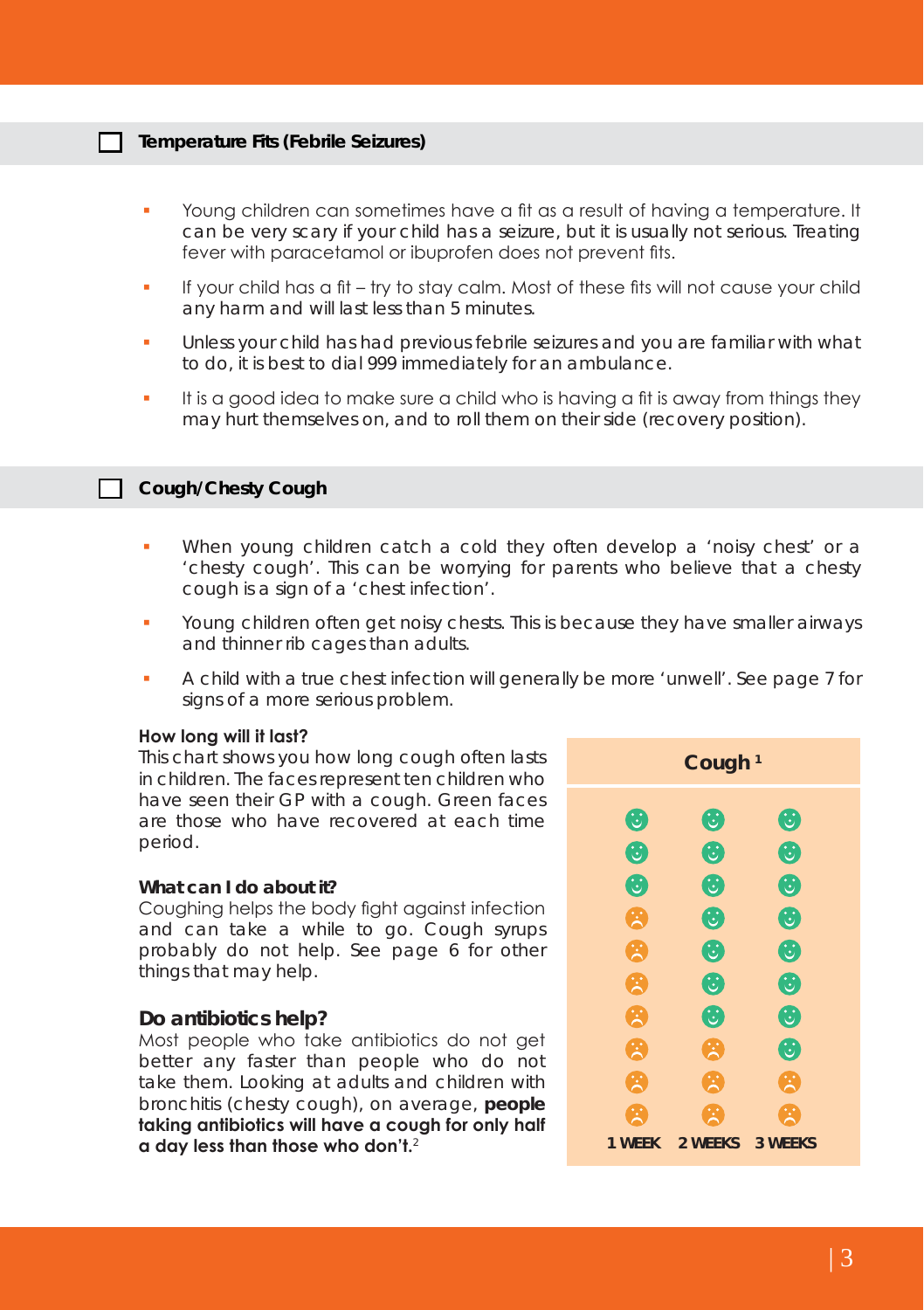#### **Common Cold**

 Colds are very common. Normal, healthy children can sometimes have 8 or more colds in a year!

#### **How long will it last?**

This chart will give you an idea of how long colds often last. The faces represent ten children who have seen their GP with a cold. Green faces are those who have recovered at each time period.

#### **Do antibiotics help?**

There is no evidence that antibiotics help with colds.

| l<br><b>Green Phlegm/Snot</b> |
|-------------------------------|
|-------------------------------|

- Some parents and doctors have long believed that the colour of nasal discharge (snot) gave an indication of the type (or seriousness) of an infection.
- Recent research suggests that this is not the case. Green nasal discharge can be caused by many types of infection and does not need to be treated with antibiotics.4

| Cold <sup>3</sup>     |                  |
|-----------------------|------------------|
| $\bm{\Theta}$         | $\bm{\Theta}$    |
| $\boldsymbol{\Theta}$ | $\bullet$        |
| 0                     | $\bullet$        |
| 窝                     | $\bullet$        |
| 窝                     | $\bullet$        |
| 关                     | $\bullet$        |
| R                     | $\boldsymbol{6}$ |
| R                     | 呙                |
| 关                     | 关                |
| v                     | v                |
| <b>4 DAYS</b>         | 1 WEEK           |

#### **Sore Throat**

- A sore throat does not need any treatment to make it go away. It will get better by itself
- If your child seems very unwell or has a sore throat and temperature, but no cough, for more than 3 days, he or she should see a doctor or nurse.
- You do not need to look in your child's throat. If you have, and you are worried about large tonsils, this is not, by itself, something to be concerned about. However, if your child is having difficulty breathing, or seems very unwell (see page 7), you should consult your doctor urgently.

#### **How long will it last?**

This chart shows you how long sore throats often lasts in children. The faces represent ten children who have seen their GP with a sore throat. Green faces are those who have recovered at each time period.

#### **Do antibiotics help?**

After one week, more than three-quarters of those with a sore throat will be better whether they take antibiotics or not. Most (13 out of 14) who take antibiotics will get better just as quickly as if they had not taken them.<sup>6</sup>

| Sore Throat 3, 5      |                       |
|-----------------------|-----------------------|
| $\boldsymbol{\Theta}$ | $\boldsymbol{\Theta}$ |
| $\bullet$             | $\bullet$             |
| $\boldsymbol{\Theta}$ | $\bullet$             |
| $\bullet$             | $\bullet$             |
| 6                     | $\bullet$             |
| X                     | $\bullet$             |
| Χ                     | $\bullet$             |
| ×<br>т<br>v           | $\bullet$<br>❸        |
| <b>4 DAYS</b>         | <b>1 WEEK</b>         |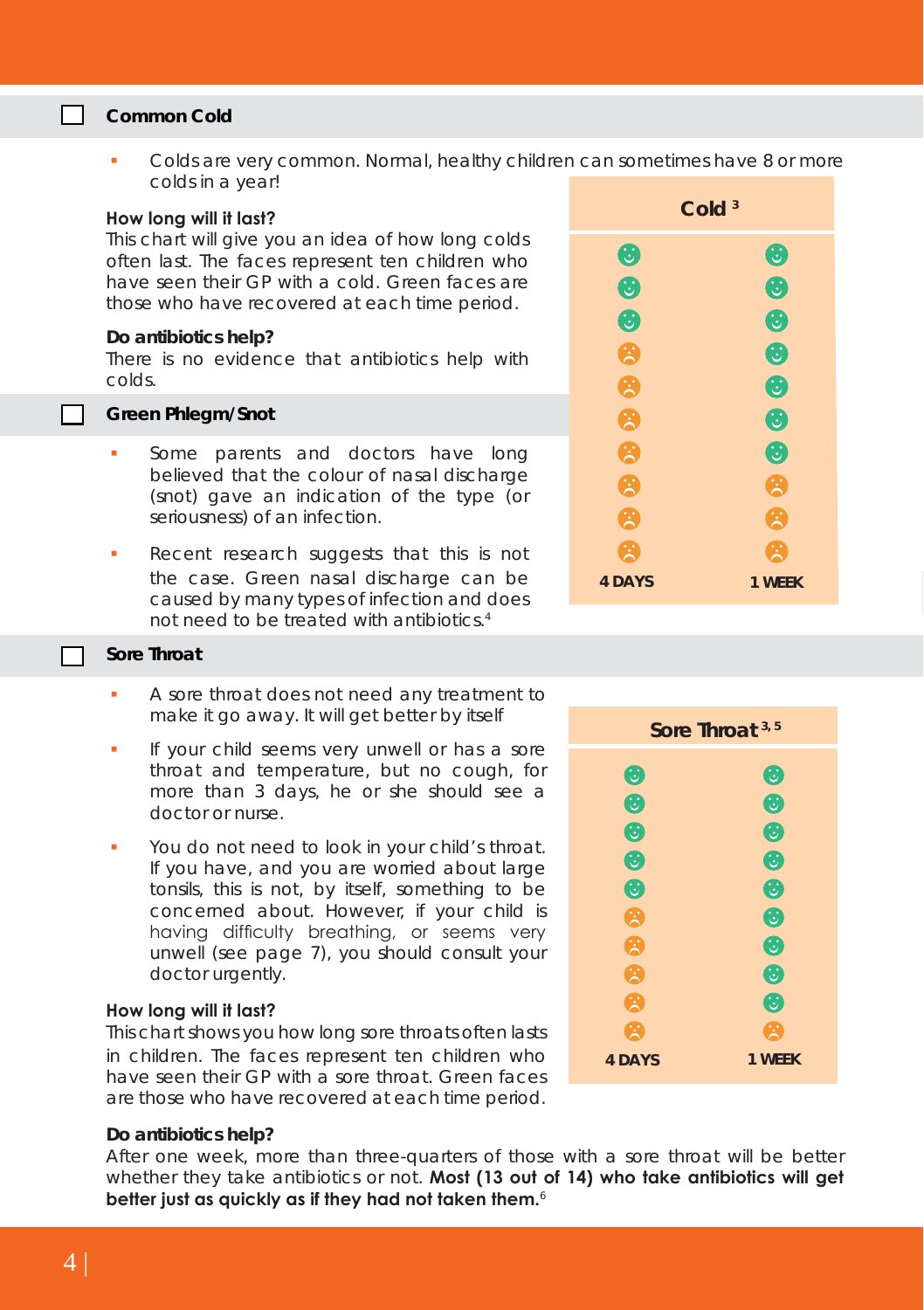#### **Earache Earache**

- There is normally no need to treat ear infections with antibiotics. Pain control with Paracetamol and / or Ibuprofen is all that is normally needed.
- If your child is having hearing problems, or the ear is draining, they should see a GP.

#### **How long will it last?**

This chart shows you how long earache often lasts in children. The faces represent ten children who have seen their GP with earache. Green faces are those who have recovered at each time period.

#### **Do antibiotics help?**

After one week, more than three-quarters of children will be better whether they take antibiotics or not. **Most (14 out of 15)**  children who take antibiotics get better just as quickly as if **they had not taken them.**<sup>8</sup> Children under the age of two with ear infections in both ears, and those with an ear infection that is draining, are more likely to benefit from antibiotics than other children and should be seen by a doctor or nurse.<sup>9</sup>

| Earache <sup>7</sup>  |              |  |
|-----------------------|--------------|--|
| $\boldsymbol{\Theta}$ | $\bf \odot$  |  |
| $\bullet$             | $\bullet$    |  |
| $\bullet$             | $\bullet$    |  |
| $\boldsymbol{\Theta}$ | $\bullet$    |  |
| $\boldsymbol{\Theta}$ | $\bullet$    |  |
| $\boldsymbol{\Theta}$ | $\bullet$    |  |
| $\boldsymbol{\Theta}$ | $\bullet$    |  |
| ×                     | $\bullet$    |  |
| 関                     | $\mathbf{6}$ |  |
| 図                     | У            |  |
| <b>4 DAYS</b>         | 1 WEEK       |  |

#### **Croup**

Croup can occur in children from 6 months to 12 years, but is most common in children under 3 years old. It is caused by a virus in the voice box and upper airway and causes a 'barking' cough (like a seal bark). It is usually worse at night.

#### **What can I do about it?**

Comfort and hold your child to keep them calm – anxiety seems to make croup worse. Give your child sips to drink to prevent dehydration. Sitting your child up may help them with the cough. Most croup will improve with simple measures like this. If this does not settle your child or they are having difficulty breathing you should call for help (see p.8).

**Your child should see a doctor urgently if:**

- **Their breathing is rapid**
- **The tissues around the neck or below the ribs are pulled in when they breathe**
- **They are becoming agitated, exhausted, bluish-grey or pale, or**
- **They can not swallow, or are drooling**

#### **Do antibiotics help?**

Antibiotics do not help with croup.

#### **Not Eating/Drinking**

- Children often eat and drink less when they are unwell. Encourage them to drink plenty. Most will start to drink before becoming dehydrated. However, you should watch for signs of dehydration, such as drowsiness, dry eyes / mouth, or peeing less. This is especially so for young children (under 1) and those who are vomiting.
- Most children can go a few days without eating much. See page 7 for advice on when you should seek further help.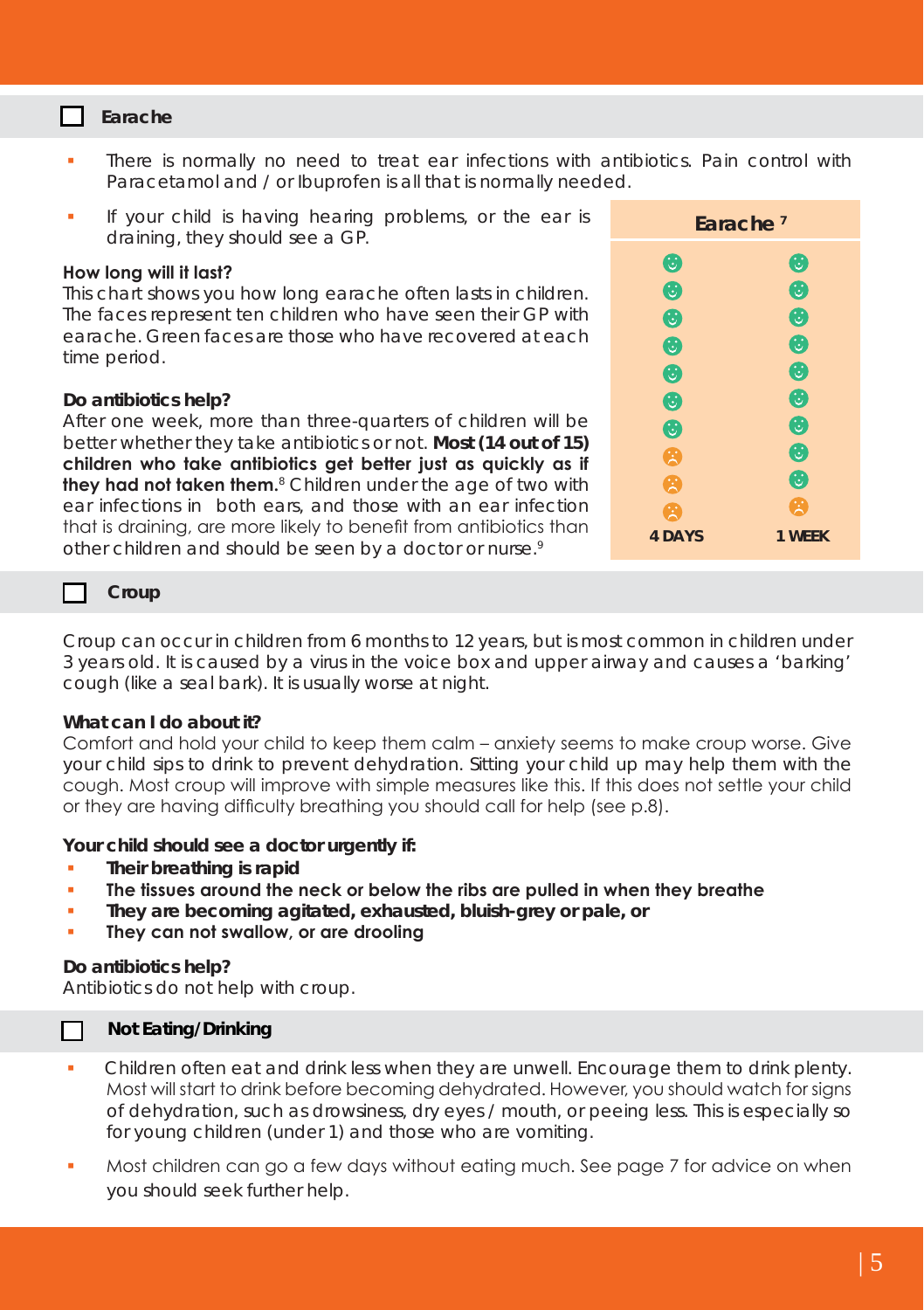#### **What can I do?**

 $\Box$ 

- A child's immune system is very powerful, and will clear up most common infections by itself.
- You can help your child fight the infection by making sure they get plenty of rest and offering them healthy food (like fruit).
- Give your child plenty to drink. This will help prevent dehydration, loosen phlegm, and lubricate the throat. Try to avoid very sugary drinks.
- **Pain** and **fever** are best treated with **Paracetamol** and / or **Ibuprofen**.
- Paracetamol and Ibuprofen work differently. They can be used together if one alone has not worked. Just make sure you do not give more than the maximum recommended dose of either of them.
- These products often tell parents not to use them for more than a couple of days without seeing a doctor. If your child does not have any of the features on page 7, and you are not overly worried about them, you can continue to treat with these products for longer than this.
- Make sure no-one smokes around your child.
- See sections on fever and cough for advice on dealing with these symptoms.

#### **Why not take antibiotics?**

There are several reasons why it is not a good idea to take antibiotics unless they are really needed.

- Using antibiotics can make bacteria **resistant** to antibiotics. In other words, the antibiotics will no longer work against the bacteria. Someone who has recently had antibiotics is more likely to have resistant bacteria in their body. Some bacteria have become resistant to almost all antibiotics!
- Most antibiotics have side effects, e.a. diarrhoea, rashes and stomach upset.
- Antibiotics kill our natural bacteria that help to protect us. This can result in infections such as thrush.
- Antibiotics can also cause allergic reactions. These are often just annoying rashes, but can, in some cases, be severe reactions.



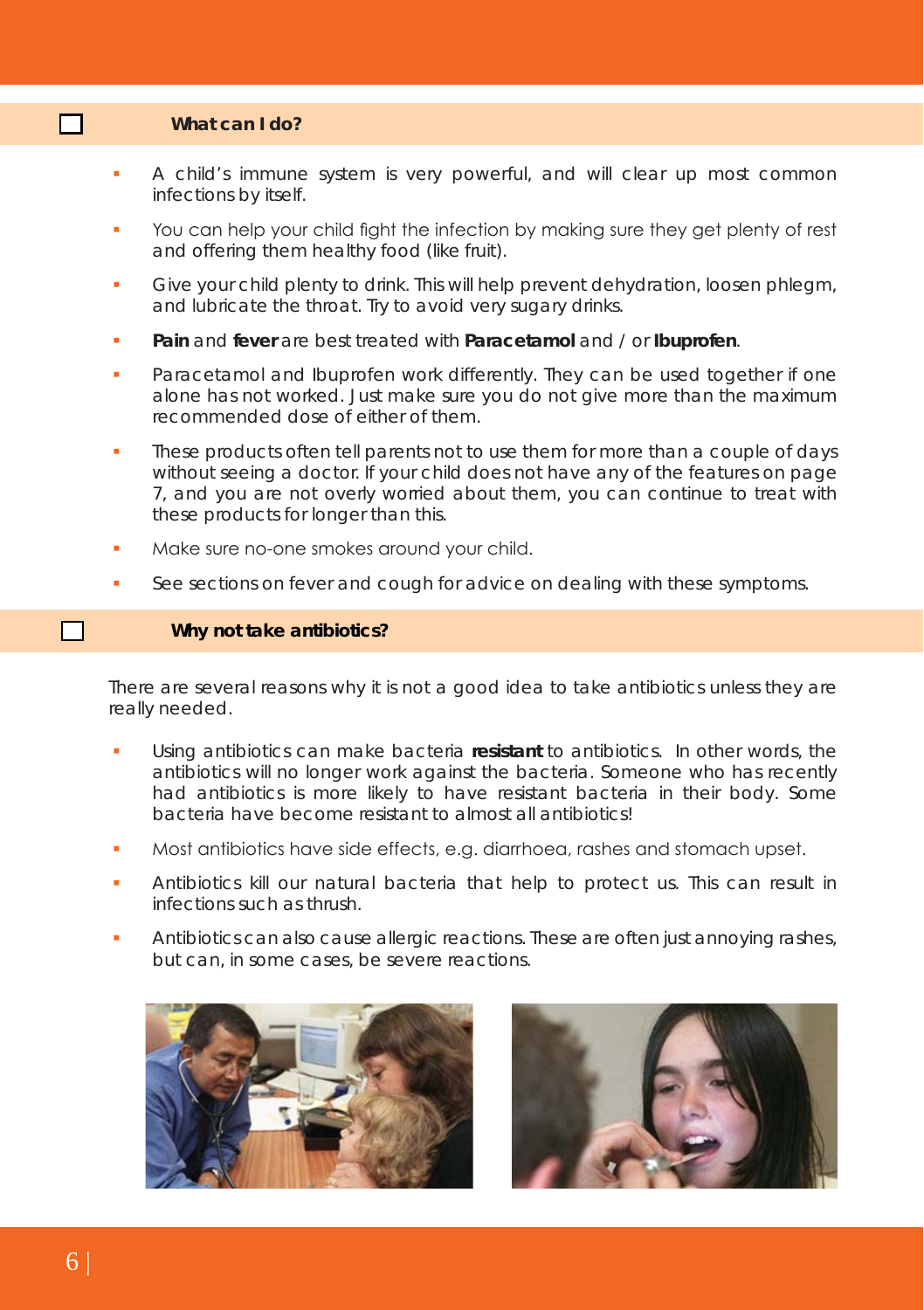#### $\Box$ **When should I seek further help?**

No quide can be complete. If you are still worried about your child after reading this leaftet **then you should get advice.** This could be telephone advice or a consultation with a doctor or nurse at your surgery. Telephone advice is also available from NHS 111 and out-of-hours services (see contact numbers on the back of this leaflet). If you need urgent advice then dial **111 (England), or if you feel that it is an emergency you should dial 999 for an ambulance.**

#### The following are sians of possible serious illness:

- Your child is **drowsy or irritable.** (Although children with a temperature are often more sleepy, irritable and lacking interest than usual, they usually improve after treatment with paracetamol and / or Ibuprofen. If they do not improve, or if they are very drowsy indeed, they should see a doctor urgently).
- Your child has **problems breathing** including rapid breathing and being short of breath or 'working hard' to breath. (It sometimes looks as though the tissues between the ribs and below the ribs get sucked in each time they breath). Any child who has a lot of difficulty breathing needs to see a doctor urgently.
- **Cold or discoloured hands or feet** with a warm body
- Severe **arm and/or leg pains** (for no obvious reason)
- **Unusual skin colour** (pale, blue or dusky around lips)
- **High temperature** (40 C or higher) (not necessarily a sign of serious infection, but if the temperature does not come down with treatment or your child has other features on this list then you should seek help).
- An **infant who is not feeding** or any child that is showing signs of **dehydration**

#### **Symptoms related to meningitis:**

- Unusually severe headache
- A stiff neck (difficulty putting chin to chest)
- Dislike of bright lights
- A rash that does not fade with pressure (see page 8)

#### **Other symptoms that should be assessed by a GP:**

- A cough lasting more than 3 weeks (or sooner if becoming breathless more easily or there is a family history of asthma).
- A fever for 24 hours or more with no other sign of infection (cough, runny nose, earache etc.)
- Your child loses weight and does not re-gain it within two weeks in an under 5 year old, or within four weeks in an older child.